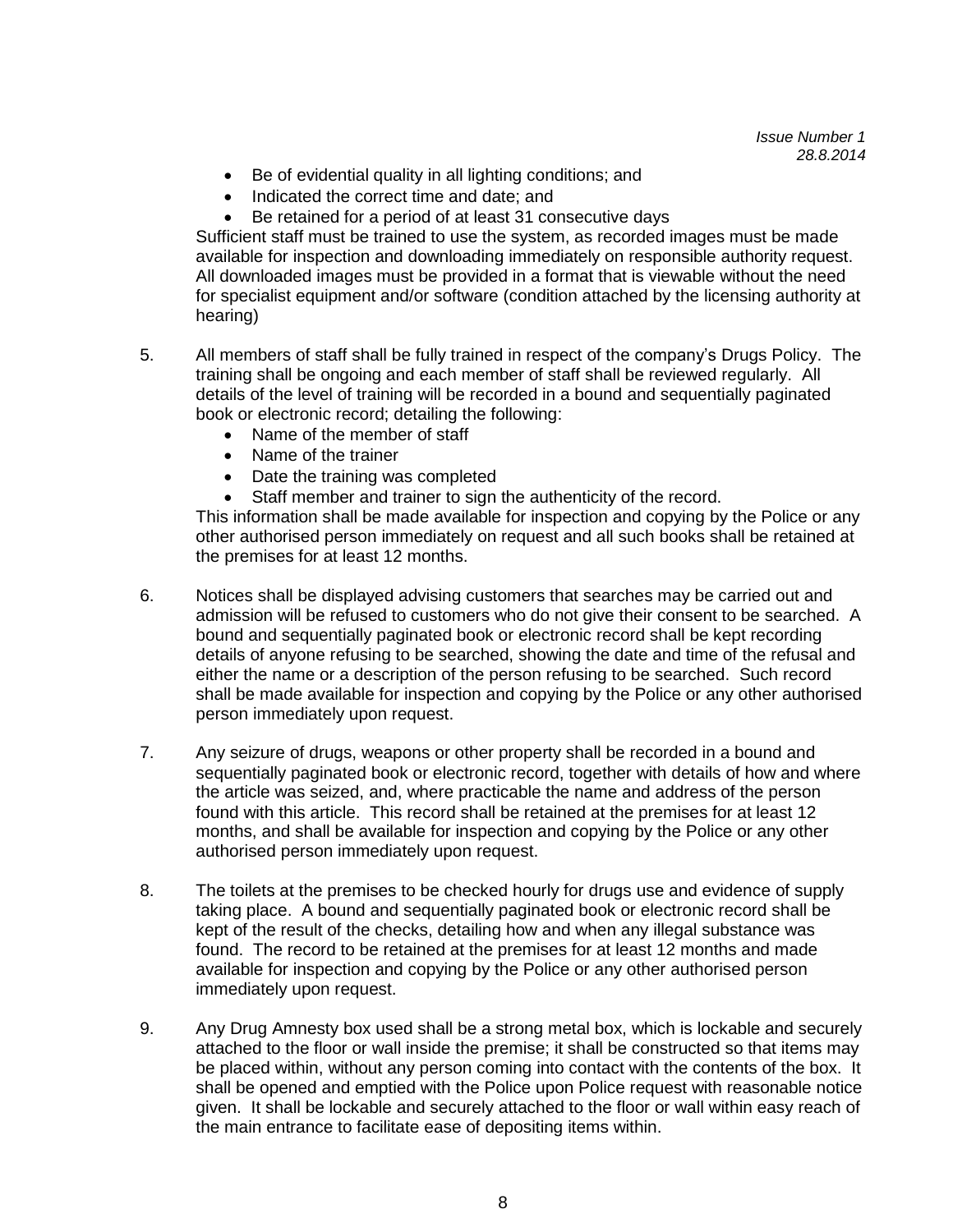## **APPENDIX 3B**

*Issue Number 1 28.8.2014* 

- 10. A legible record containing names, addresses and Security Industry Authority badge numbers of door supervisors shall be maintained and kept for a period of 12 months and be available for inspection by the police, the licensing authority and SIA.
- 11. Each door supervisors licence number will be verified by the DPS or their agent using the internet SIA website, on the occasion of each door supervisor's initial employment at the premise. Thereafter, a weekly check shall be carried out to ensure the licence status remains unchanged. This verification check will be recorded in the logbook required in condition 10 and signed appropriately by the DPS or their agent.
- 12. The management will work in conjunction with Nottinghamshire Police to update the company's Drug Policy as required.
- 13. Signage shall be displayed advising customers to be respectful to residents and to leave the area in a quiet and orderly manner.
- 14. The disposal of empty bottles shall not be undertaken externally from 21:00 until 09:00 on the following day; every day of the week.
- 15. A Challenge 25 or similar policy will be implemented and enforced at all times. Any person who appears to be under 25 years of age shall not be allowed to purchase alcohol unless they produce an acceptable form of photo identification. (e.g. passport, driving licence, or PASS accredited card)
- 16. Challenge 25 notices will be displayed in prominent positions throughout the premises.
- 17. Apart from an under 18 events or private event, after 2100 hours, entry will be restricted to those aged 18 years or over and ID will be check in accordance with the Challenge 25 policy.
- 18. During under 18 events, only patrons aged under the age of 18 will be permitted entry. Alcohol will be removed from view. Tobacco sales will not take place and gaming machines will not be in use.
- 19. The upper tier of the garden will only be used after 22:00 for the purposes of smoking.
- 20. A defined area (dance floor) shall be provided for dancing, performances of dance and any entertainment of a similar description.
- 21. A warning sign to the effect that a laser or strobe is used in the premises must be clearly displayed at all public entrances to the premise.